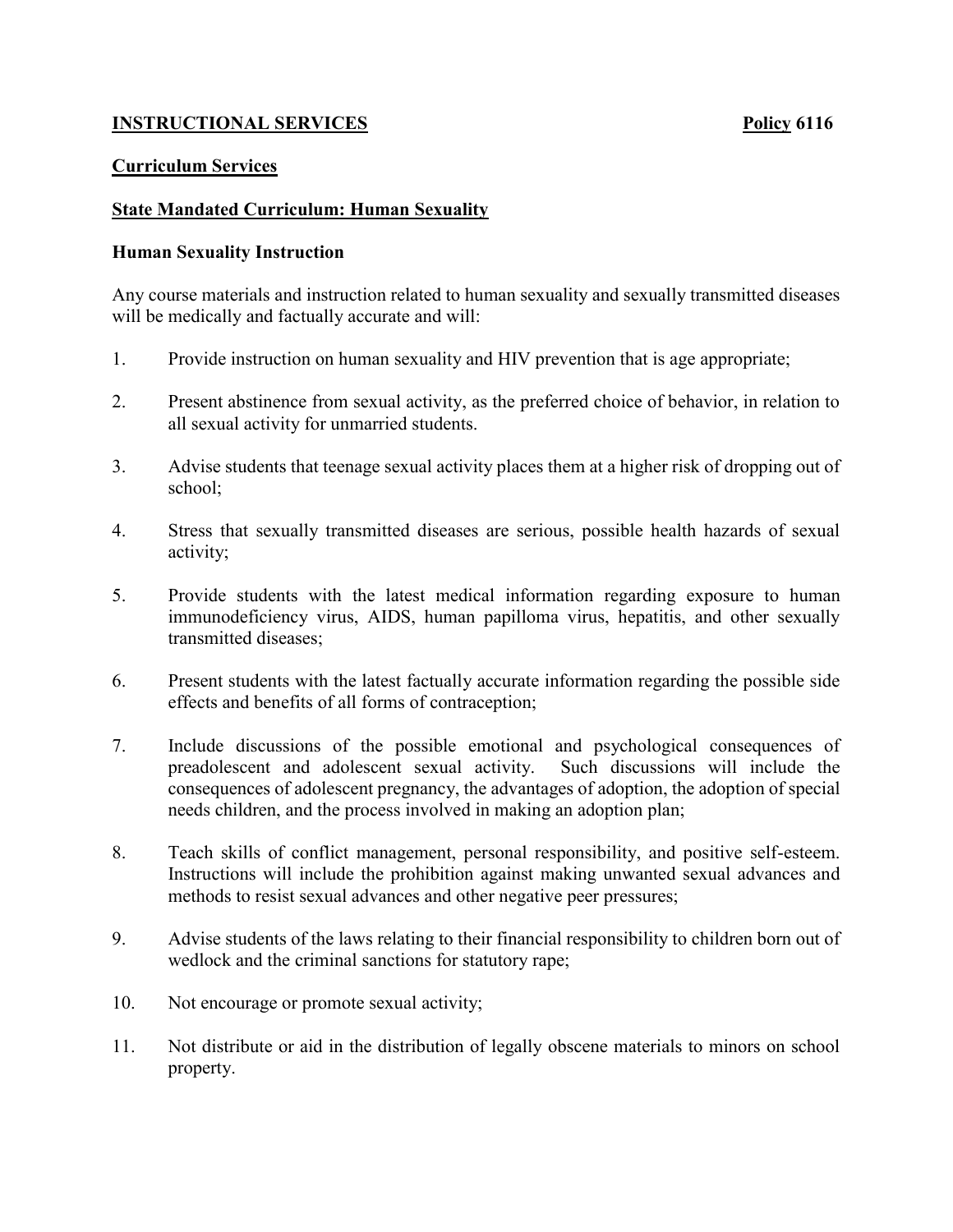- 12. Teach students about the dangers of sexual predators, including on-line predators.
- 13. Teach students how to behave responsibly and remain safe on the Internet.
- 14. Teach students the importance of having open communications with responsible adults.
- 15. Teach students how to report an inappropriate activity to a responsible adult, and where appropriate, to law enforcement, Federal Bureau of Investigations or the National Center for Missing and Exploited Children's CyberTipline.
- 16. Teach students about the consequences, both personal and legal, of inappropriate text messaging, including texting among friends.
- 17. Teach students about sexual harassment defined as uninvited and unwelcome verbal or physical behavior of a sexual nature, including, but not limited to, conduct of a person in authority towards a subordinate.
- 18. Teach students about sexual violence defined as causing or attempting to cause another person to involuntarily engage in any sexual act by means of force, threat of force, duress or without the person's consent.
- 19. Advise students that in the context of sexual activity consent means a freely given agreement to engage in specific acts by a competent person. Consent is not given when:
	- a. A person does not verbally or physically consent; or
	- b. Submission to an act is the result of force, threat of force, or the placement of another in fear; or
	- c. A previous or current dating, social, or sexual relationship in and of itself; or
	- d. A person chooses to dress in any particular manner; or
	- e. A person is unable to make informed decisions because of the influence of alcohol or the influence of controlled substances.

An expression of lack of consent through words or conduct means there is no consent.

The parents/guardians of each student will be advised of:

- 1. The content of the District's human sexuality instruction;
- 2. Their right to remove their student from any part of the District's human sexuality instruction.